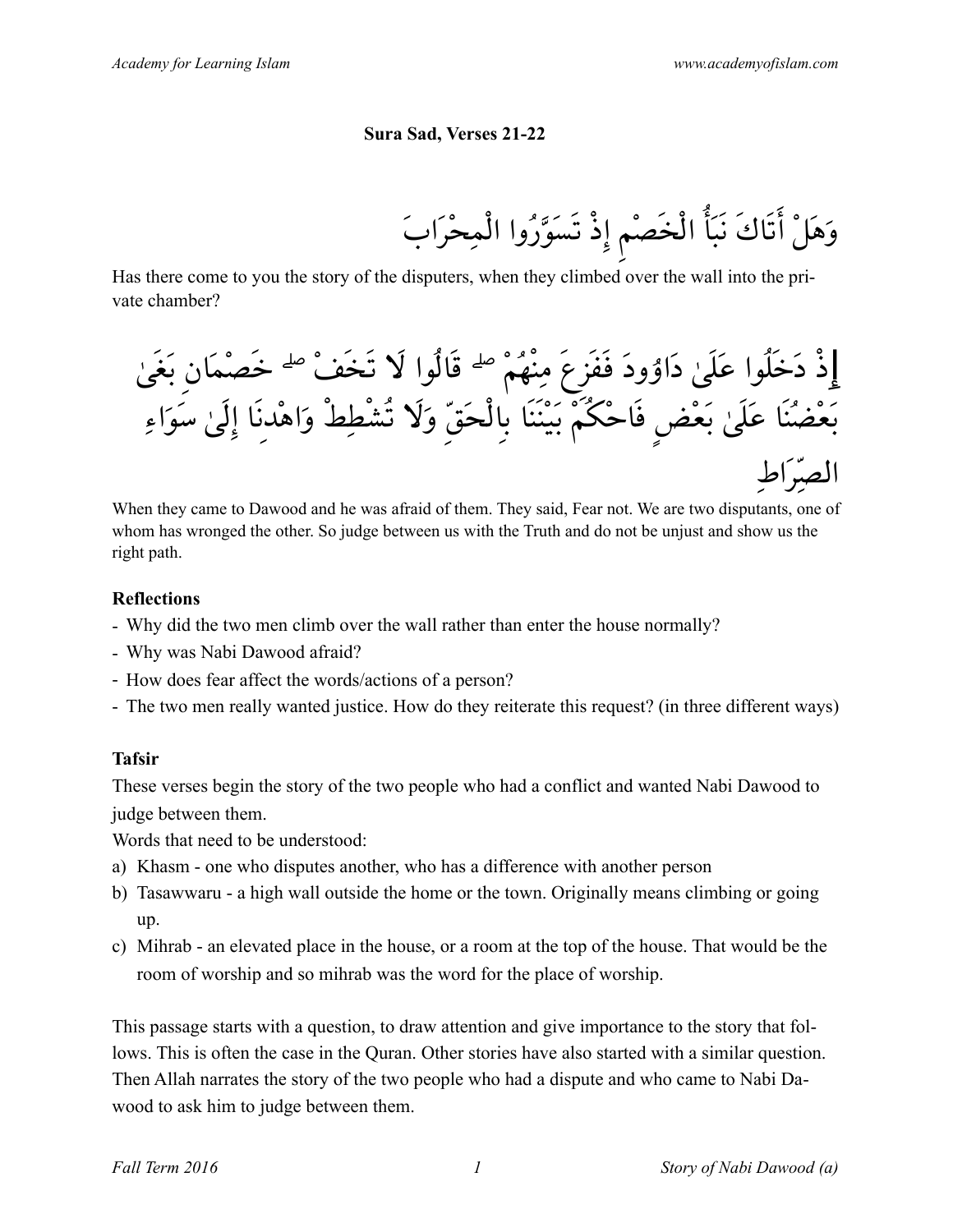The two men came in a very unexpected way. They had no appointment and did not inform anyone of their coming. Although Nabi Dawood had guards around his home the two men managed to evade them and climbed the wall, jumping directly into Nabi Dawood's room. He was startled and felt afraid of what they intended. Fear is a natural emotion and does not signify lack of trust in God. It is an immediate response to a perceived threat and can be overcome. Other Prophets have also been mentioned as experiencing fear - Nabi Musa when he saw the sticks of the magicians turn into snakes (20:67), Nabi Ibrahim when he saw the men who were actually angels not eating the food he brought for them (11:70).

The men saw that Nabi Dawood was startled and they reassured him. They told him not to be afraid and that they had a dispute which they wanted him to judge. They reveal their expectations of him, that he would be fair and would not be unjust to either of them. From the beginning the two show their trust and high regard for Nabi Dawood.

Fairness is most important in judging between two people. Hence the repetition of the expectations of fairness in the verse - judge between the two of us with fairness, and do not be unjust, and guide us to the right way.

Note to the Teacher - You may explain the entire story to the students, before exploring each verse of the story in more detail. The story is that two men climbed over the wall into Nabi Dawood's place of worship. He was startled. They reassured him and asked him to judge fairly between them. One of them had 99 ewes. His brother had 1 ewe but he still wanted that one and asked him to give it to him. He overcame his brother with smart arguing. Nabi Dawood said it was wrong for the brother to have done that. He gave judgement but realized immediately that it was wrong of him to have jumped to conclusion without listening to the other brother. That was not correct for fair judgement. He regretted and sought forgiveness.

Note that some commentators believe that the two men were angels in the form of human beings, to teach Nabi Dawood a lesson - he was not the best of judges and could make a mistake. He needed to be cautious and alert to make sure he did not wrong anyone when making judgement. You may or may not tell this to the students opening on their level of maturity. Not all commentators agree with that view.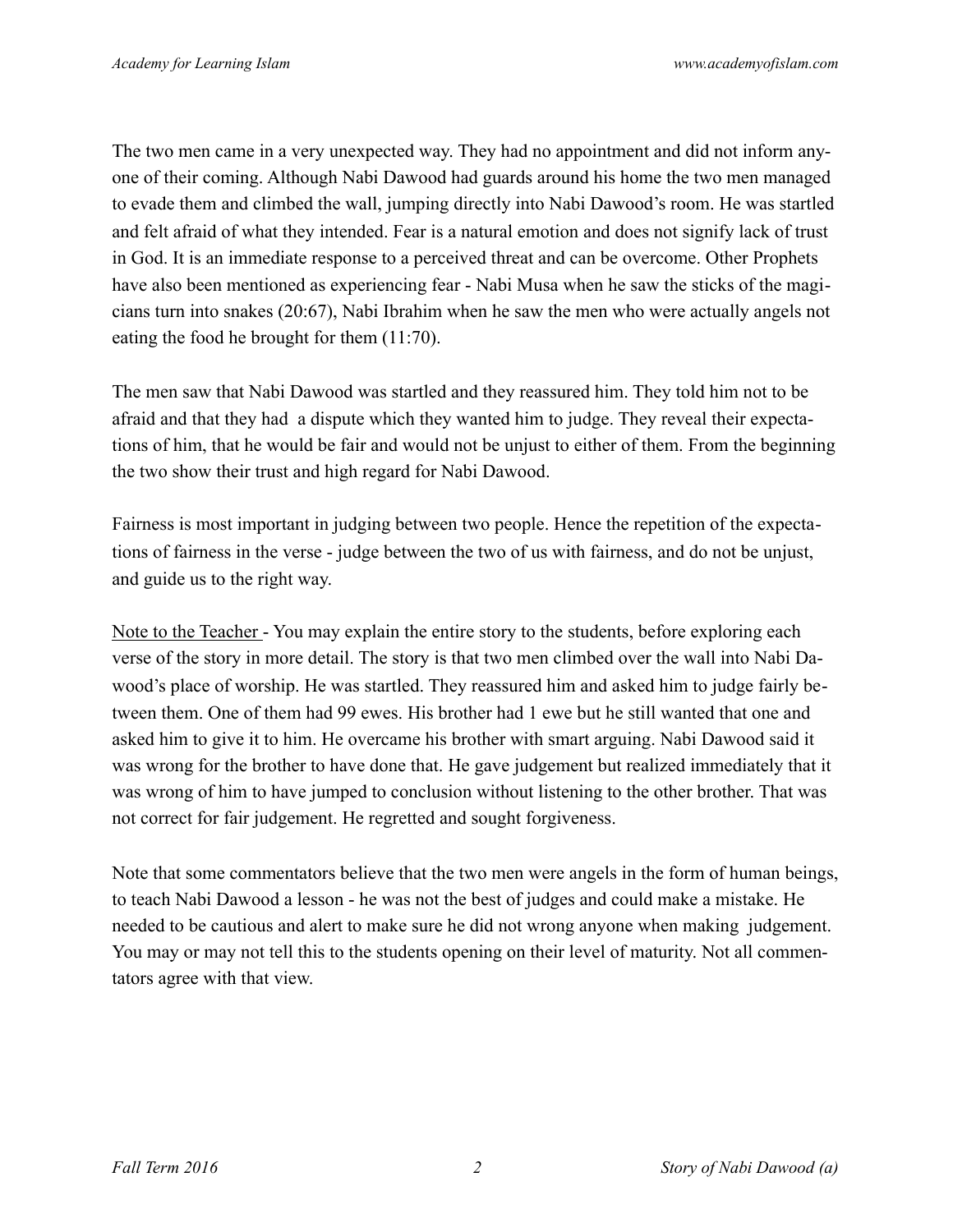## **Relevant Verses**

Fairness - 4:135, 5:8, 16:90

## **Hadith**

I advise you to be fair, both in contentment and in anger. Imam Ali (a)

In a letter to Imam Hasan (a), Imam Ali (a) writes: "O my son, make yourself the measure for dealings between yourself and others. Thus, you should desire for others what you desire for yourself. Do not oppress, as you do not like to be oppressed. Do good to others as you like good to be done to you. Regard bad for yourself whatever you regard as bad for others. Accept that treatment from others which you like others to accept from you. Do not talk about what you do not know, even though what you know be very little. Do not say to others what you do not like to be said to you

## **Important Lessons**

1) Begin a story with something that attracts attention

- 2) Reassure someone who is afraid of you.
- 3) Fear may make you act in a manner that is not normal for you.
- 4) Fairness is extremely important when judging between people.
- 5) Listen to both sides of an argument before making a judgment.

# **Story**

Once Nabi Dawood was in the mihrab when a red worm crawled to the spot of his Sajdah. Seeing it he thought, why did Allah created this tiny worm? Allah gave that insect the power of speaking and it, by the order of the Lord, said, "O Dawood! Could you hear my noise or see the signs of my steps on the hard rock?" No, replied Nabi Dawood. The insect said, "Surely the Creator of the worlds hears the sound of my footsteps, my voice and even my breathing and He sees the marks of my footsteps on hard rocks.

Moral - Small tiny creatures of God have a role to play in this world. God is aware of the movement of each one of them. A relevant verse would be 6:59.

# **Possible Ideas for activities**

**1)** Explore the emotion of fear and how it paralyses the mind. Discuss ways of countering fear (remembrance of Allah, trust in Him, inspiration from great leaders . .. . ). Play a game of different scenarios that can create fear and how to replace the fearful thought with another thought.